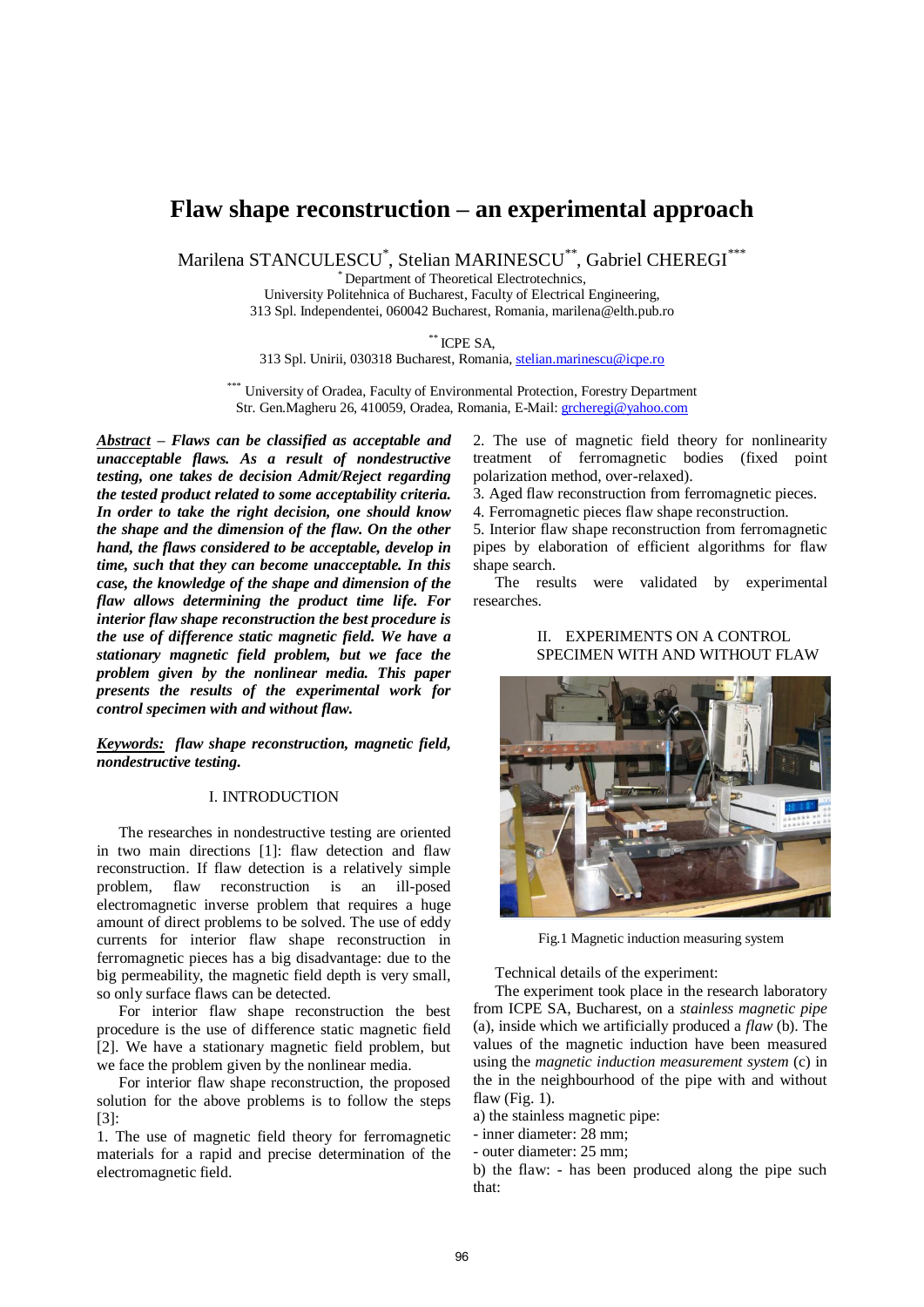- shape: rectangular;

- depth: 0.5 mm – variable because it decreases at distance;

- width: 0.5 mm;

- length: sufficiently big such that plane parallel model can be admitted;

c) the measuring system consists of:

- calibre – used to precisely place at a given position the Hall probe;

- solver – used to precisely place at a given angle the Hall probe;

- DC source: 20A/30V;

- to read the normal component of the magnetic induction we used:

- Lakeshore DSP Gaussmeter Model 455 with transversal Hall Probe HMFT-3E03-VF (Fig. 2, Fig. 3);

- laptop – for automatic data acquisition and processing.



Fig. 2 Transversal Hall probe



Fig. 3 Catalogue characteristics for transversal Hall probe

#### III. RESULTS

The measurements took place for the transversal Hall probe placed perpendicular on the coil's plane (Fig. 4).



Fig. 4 Hall probe placed perpendicular on the coil's plane

#### Fig.  $5 B_n$  in the flaw area

The normal component of the magnetic induction is the useful component for the flaw detection, because, for the case without flaw this component is zero. The normal component of the magnetic induction was measured at the surface of the pipe in the flaw area, for different distances away from one end the pipe: 18 mm, 25mm, 30.5mm, 40mm and in the area without flaw, at distance 81mm (Fig. 5).



Fig.  $5 B_n$  at different distances

The flaw shape reconstruction was done for a 416Stainless Steel pipe with inner flaw, which has the B-H characteristic presented in Fig. 6 [4].



Fig 6 B-H characteristic

Two types of measurement took place during the experiment: firstly we measured the areas of the pipe without flaw; secondly the Hall probe was placed in different zones of the flaw. Through the coil (the number of turns  $= 31$ ) was injected a current equals to 10A. The turns were place on one side of the measuring system.

We also studied how the measurement is influenced by the position of the turns. For example, if we split the turns symmetrically in the same plane, we noticed a small difference (1.2 G), which can be included in the measuring error.

We validated the measurements with the turns placed on one side of the measuring system (Fig.7).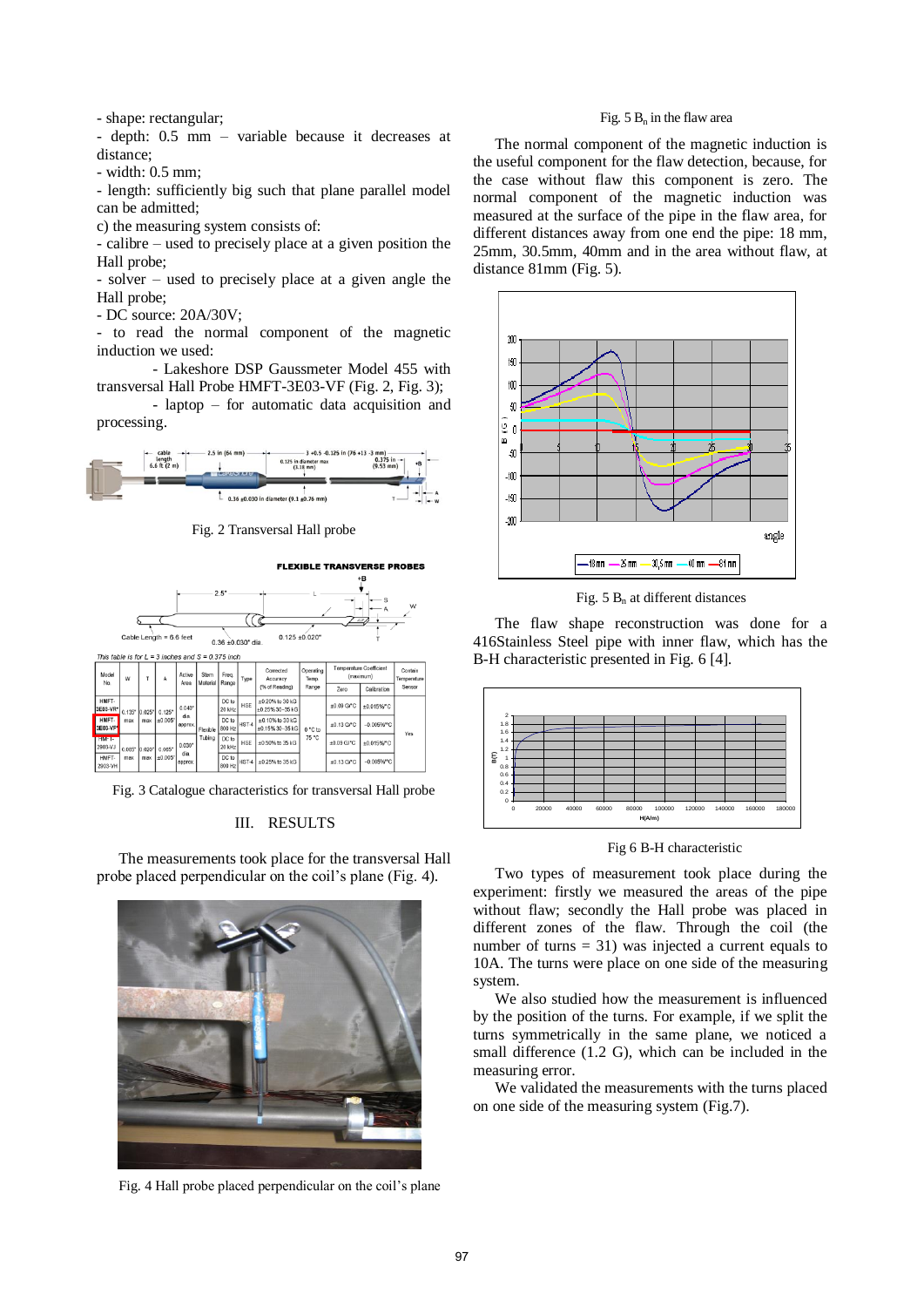

Fig. 7 The position of the turns

Taking into account the computing speed and the accuracy of the results, the most efficient methods used to solve the magnetic field problems are: Green function method and the hybrid FEM-BEM method, the nonlinearity being treated by using the polarization method [5], [6]. Because the FEM-BEM procedure is difficult to be applied for multiply connected domains (e.g. pipes), the Green function method has been preferred for the data base construction. The results regarding the data basis can be also applied for the case when we use FEM-BEM procedure.

For simplification reasons, we model the pipe as in Fig. 8 and the mesh as in Fig. 9 and Fig. 10.



Fig. 8 Assembling the objects





Fig. 9 Searching area – detail Fig. 10 Measuring points

We studied the case corresponding to the values of the normal component of the magnetic induction measured at 40 mm from the end of the stainless pipe (Table 1).

| Table 1          |                |  |  |  |
|------------------|----------------|--|--|--|
| Nr. crt.         | Measured $B_n$ |  |  |  |
| 1.               | 0.002269       |  |  |  |
| $\overline{2}$ . | 0.002304       |  |  |  |
| 3.               | 0.002349       |  |  |  |
| 4.               | 0.002364       |  |  |  |
| 5.               | 0.002392       |  |  |  |
| 6.               | 0.002406       |  |  |  |
| 7.               | 0.002373       |  |  |  |
| 8.               | 0.002246       |  |  |  |
| 9.               | 0.002125       |  |  |  |
| 10.              | 0.001814       |  |  |  |
| 11.              | 0.001106       |  |  |  |
| 12.              | 0.000143       |  |  |  |
| 13.              | $-0.0009$      |  |  |  |
| 14.              | $-0.00155$     |  |  |  |
| 15.              | $-0.00191$     |  |  |  |
| 16.              | $-0.00207$     |  |  |  |
| 17.              | $-0.00212$     |  |  |  |
| 18.              | $-0.00212$     |  |  |  |
| 19.              | $-0.00213$     |  |  |  |
| 20.              | $-0.00211$     |  |  |  |
| 21.              | $-0.00209$     |  |  |  |
| 22.              | $-0.00206$     |  |  |  |
| 23.              | $-0.00204$     |  |  |  |
| 24.              | $-0.00203$     |  |  |  |
| 25.              | $-0.00201$     |  |  |  |

For the values measured in the above table one obtains the first possible flaws represented by the occupied subdomains, in the increasing order of the error between to the computed and measured induction.

The obtained flaws are the result of mediating the

:

first *n* possible flaws with weights equal to 
$$
e^{-N^2}
$$

$$
V = \frac{V_1 e^{-N_1^2} + V_2 e^{-N_2^2} + \dots + V_n e^{-N_n^2}}{e^{-N_1^2} + e^{-N_2^2} + \dots + e^{-N_n^2}}
$$
(1)

where the norm is computed by using the relation:

$$
N = \sqrt{\sum_{1}^{n} \frac{(b_{calc} - b_{mas})^2}{n}}
$$
 (2)

The graphical display of the flaw shape was done by using greyscale which reflects the more or less probable areas for the flaw to occupy the given subdomain.

For example, if the searching cell has 3 subdomains on the radial axis and 2 subdomains on the angular axis, then the number of subdomains is 6 and the total number of tested flaws is 109.